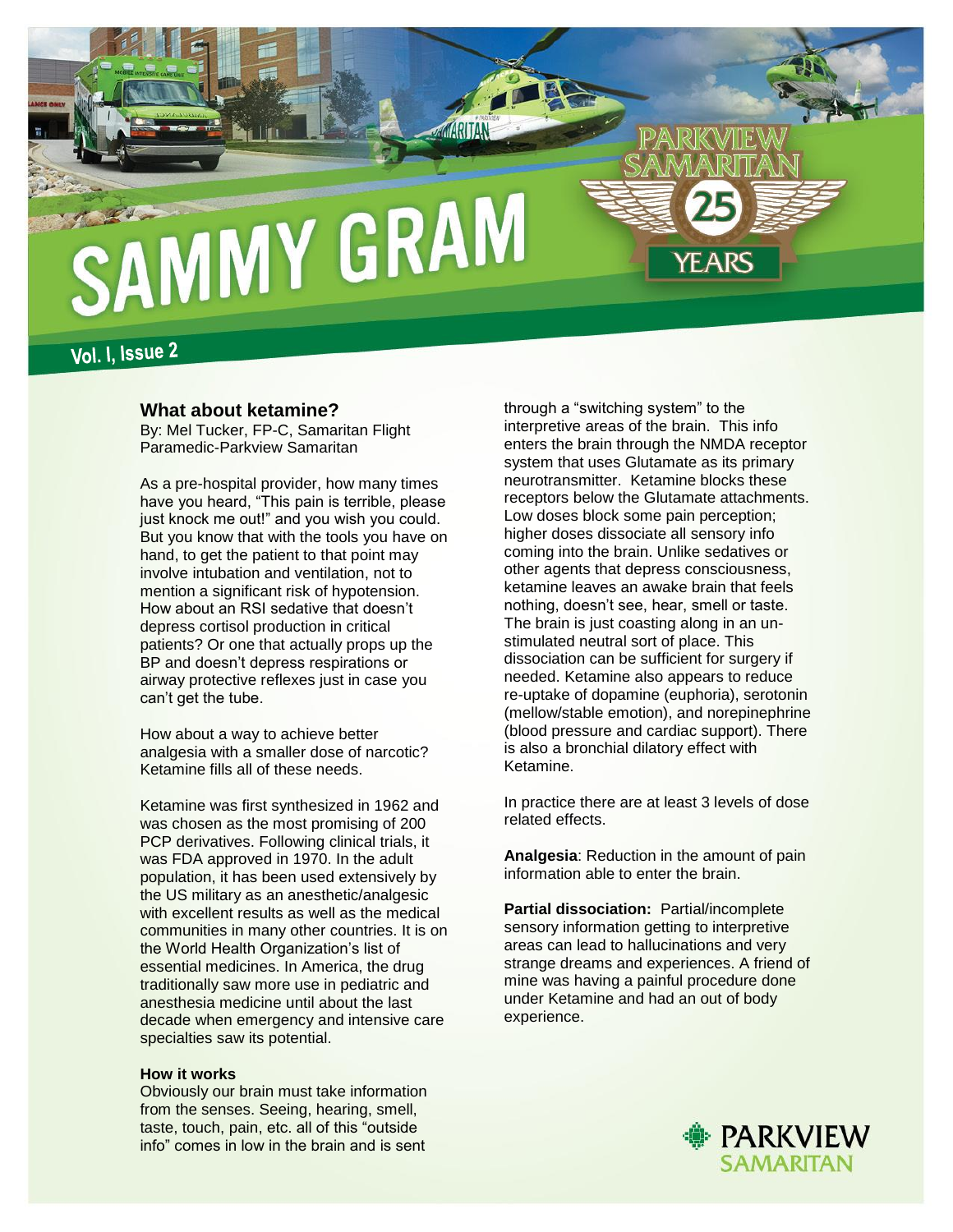He believed he had died and no one noticed it yet. He didn't like this! This problem can be managed by giving more ketamine and pushing them into complete dissociation or by giving a benzodiazepine, like Versed. We try to avoid this area of action.

**Complete Dissociation:** The brain is isolated and at rest but still "awake." The patient generally appears to be asleep. There may be slight stiffening, occasional movement or some myoclonus from time to time. This is the state we hope to induce for RSI and severe pain management or management of wild combative patients. Ketamine is primarily metabolized in the liver and excreted by the kidneys. Once disassociation is achieved, additional doses really don't change the effect, but does prolong the duration.

We have been using Ketamine since 2014 on the helicopters and our MICU. The learning curve continues for us. Personally, I am more and more impressed with this drug all the time.

### **Giving Ketamine**

When administering Ketamine IV, it is best to give it over 60 seconds.

Our protocol for RSI is to use a dissociative dose of 1-2 mg/kg. This works in less than 1 minute and lasts for up to 20 minutes. Duration of action is variable from person to person.

Currently for pain, the dose is 0.1-0.2 mg/kg with a 1 mcg/kg dose of Fentanyl. Per our current protocol, 6-10mg/kg can be given IM. This route works very well for psychotic, aggressive and combative patients. IM uptake is remarkably fast at 3-4 minutes and duration is extended to 25 minutes or longer. Repeat doses can be the same as original dose.

### **Partial dissociation and emergence reactions**

Somewhere between the analgesic dose and the dissociation dose, kind of a medical twilight zone exists. Some patients are terrified by this and others enjoy it. As I mentioned previously, these can be managed if it is bothering the patient by a small dose of versed or just giving more Ketamine. My partner and I were caring for a gentleman with 2 fractured femurs who was in agony. We gave an analgesic dose in an earlier dosing format. The patient relaxed, he stopped crying out and smiled.

He then started playing with something in the air in front of him and enjoyed this for the rest of the flight. We shrugged our shoulders and said, "this is good."

Another patient on the MICU said repeatedly "I'm dead" but was more perplexed than scared. When the crew told the patient that they had arrived at the destination, she said, "you mean heaven?"

Bob and I had a severely combative patient that was restrained and despite Haldol and Ativan was escaping from those restraints while airborne. Ketamine solved this tremendous safety issue in about a minute.

An MICU patient was found naked, agitated and running around their room. IM Ketamine quickly defused the situation yielding a quiet and safe transport. This "Twilight zone" can also occur as the Ketamine wears off. This is called an emergence reaction.

The approximate occurrence rate is around 10-20% for the states of altered perception. If your patient is fully awake before you give Ketamine, you can mentally prepare them by asking them to think of a pleasant place or time and explain that some people have vivid and strange dreams with this drug.

Some physicians believe that many of their patients have had less trouble since they have been given this information prior to Ketamine administration.

There is different data for contraindications, although many have been removed. If the patient has an allergy to this drug (very unlikely) of course don't give it. If a patient is already markedly hypertensive, we don't want to elevate the BP further. The rapid rise in BP can be blunted by stretching admin time to 60 seconds. BPs generally return to pre-administration baseline in about 15 minutes. Of course, your medical director will need to choose the indications, contraindications and dosages if they decide you should use this drug.

#### **Adverse reactions (FDA data)**

While BP and heart rate usually increase, hypotension and bradycardia have been seen.

**Excess salivation (managed with** atropine) Respiratory depression or apnea (usually following rapid IV push) laryngospasm.**PARKVIEW** 

**SAMARITAN**